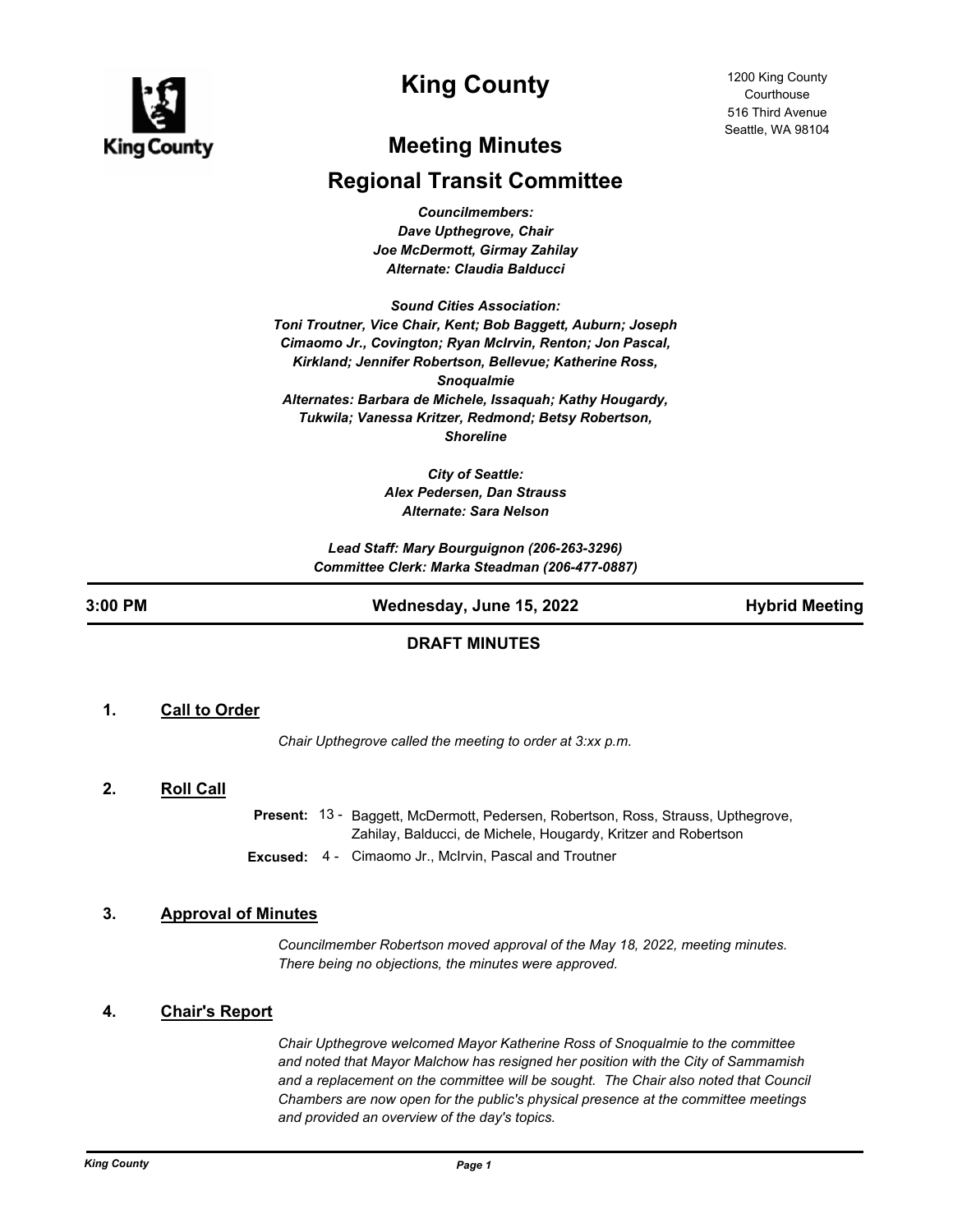#### **5. General Manager's Report**

*Terry White, General Manager, Metro Transit Department, provided updates on service and ridership recovery, the launch of Trailhead Direct for the 2022 hiking season and the ways that Metro is celebrating Pride Month.*

#### **6. Public Comment**

*The following individuals provided public comment:*

*Alex Tsimerman Alex Hudson Chris Esh Joe Kunzler Kelli Refer*

### **Discussion and Possible Action**

#### **7. [Proposed Ordinance No. 2022-0205](http://kingcounty.legistar.com/gateway.aspx?m=l&id=/matter.aspx?key=23144)**

AN ORDINANCE relating to public transportation, revising rates of youth fare to zero; and amending Ordinance 13480, Section 2, as amended, and K.C.C. 4A.700.010, Ordinance 12643, Section 12, as amended, and K.C.C. 4A.700.450 and Ordinance 17935, Section 6, as amended, and K.C.C. 4A.700.820.

> *Mary Bourguignon, Council staff, briefed the committee and answered questions from the members. Chris O'Claire, Director, Mobility Division, Metro Transit Department, and Ina Percival, Supervisor, Market & Business Development, Metro Transit Department, answered questions from the members. Councilmember J. Robertson moved approval of amendment 1. The amendment was adopted.*

> *Due to the design of the legislative tracking software used to produce the proceedings, the vote on this item is misreported. The correct vote is:*

*Votes: Yes: 11.5 - Baggett, J. Robertson, Ross, de Michele (voting as an alternate for Cimaomo Jr.), Hougardy (voting as an alternate for McIrvin) Kritzer (voting as an alternate for Pascal), B. Robertson (voting as an alternate for Troutner), Pedersen, Strauss, McDermott, Zahilay and Upthegrove.*

 *No: 0*

 *Excused: .5 – Cimaomo, McIrvin, Pascal, Troutner and vacant position*

**A motion was made by Councilmember Robertson that this Ordinance be Recommended Do Pass Substitute. The motion carried by the following vote:**

Yes: 13.5 - Baggett, McDermott, Pedersen, Robertson, Ross, Strauss, Upthegrove, Zahilay, de Michele, Hougardy, Kritzer and Robertson

**Excused:** 4.5 - Cimaomo Jr., McIrvin, Pascal, Troutner and Balducci